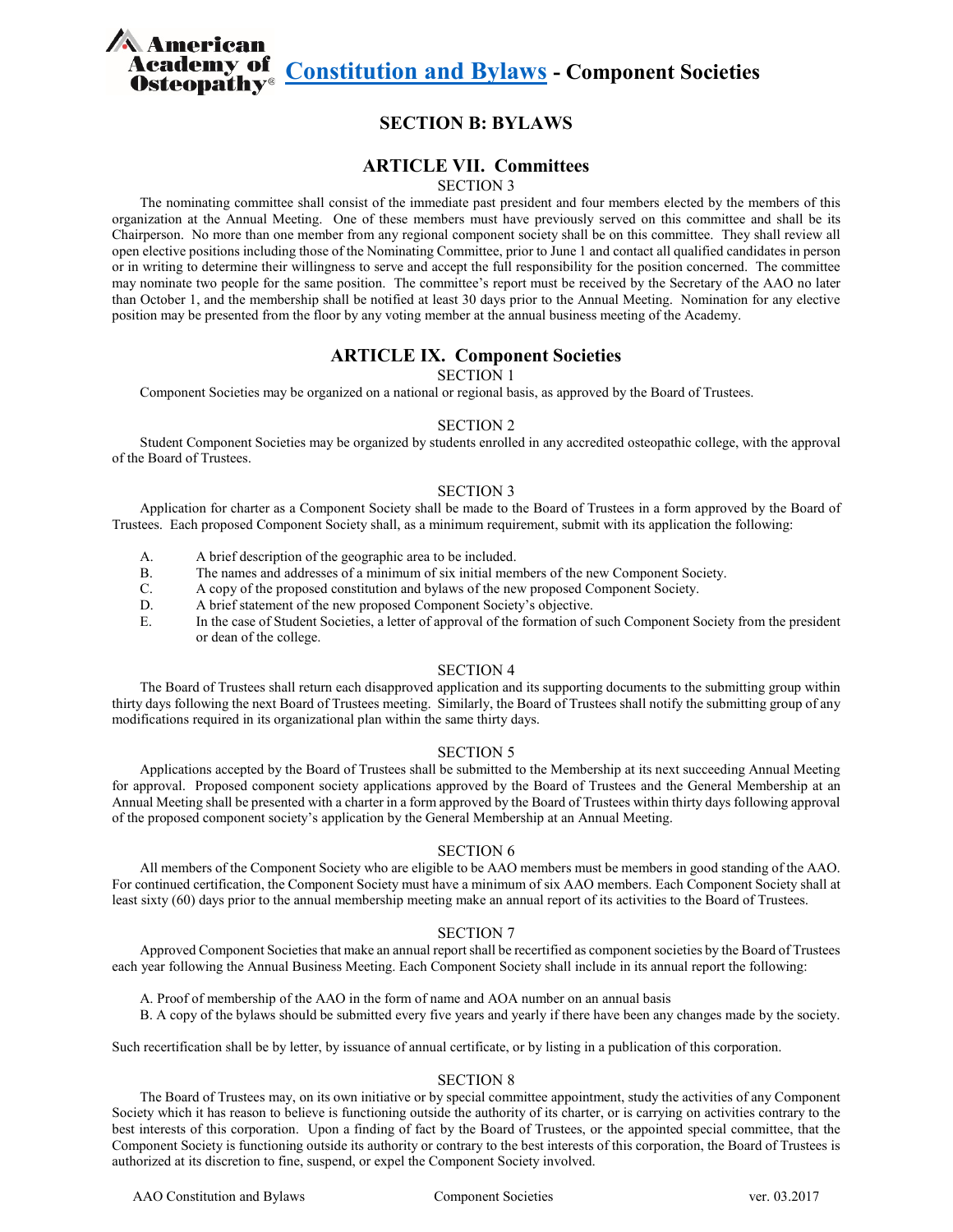

## **Reference** *MP INTRODUCTION***, Component Societies,** page 4

The Academy has granted Component Society status to the American Academy of Pediatric Osteopathy, to The Osteopathic Cranial Academy, to the Sutherland Cranial Teaching Foundation, to state and regional Academies of Osteopathy, to the Postgraduate American Academy of Osteopathy and to Student Academies of Osteopathy in all osteopathic colleges.

## **Reference** *MP Section 2,* **BOARD OF TRUSTEES, Duties and Procedures,** pages 15-16

As the executive body of this corporation, the Board of Trustees has authority as follows:

- **6. Disciplinary Action**
	- a. Investigate and take disciplinary action against any member of the Academy acting in violation of the AOA Code of Ethics. (Bylaws I, 5, B)
	- b. Investigate and take disciplinary action against any Component Society suspected of violating the terms of its charter or acting contrary to the best interests of the Academy. (Bylaws IX, 8)
- **7. Component Societies**
	- a. Maintain jurisdiction over the format of, and the requirements set forth in, the application for charter by a proposed Component Society. The format must conform to the Academy Bylaws. (Bylaws VIII, 1)
	- b. Submit applications which have been approved by the Board of Trustees to the Membership at its annual meeting. Upon approval, present a charter to the Component Society.
	- c. Maintain jurisdiction over the annual recertification of Component Societies and the manner in which notification to the Component Societies is made. (Bylaws VIII, 7) Such recertification shall be by letter, by issuance of annual certificate, or by listing in a publication of this corporation.

Upon approval of a Component Society's annual report, the Board of Trustees will recommend recertification of that component society by the membership at the Annual Business Meeting.

- 1) Component Societies will submit to AAO headquarters at least sixty (60) days prior to the annual membership meeting, an annual report of its activities to the Board of Trustees via telephone, voice mail, facsimile, e-mail or common carrier. The annual report is to include: a) a minimum of six AAO members,
	- b) proof of AAO membership in the form of name and AOA number, and
	- c) a copy of the bylaws anytime changes are made or every five years, whichever isfirst.
- 2) Those Component Societies not submitting a report prior to the Annual Business Meeting will be suspended until they become active enough to report and not have to go through the process of applying via new bylaws, etc. After three (3) years of continuous suspension of a Component Society, the Society will then be decertified.
- 3) When announcing the recertification orally at the Annual Business Meeting, the AAO President will list the name of each Component Society being recertified.

## **Reference** *MP Section 6,* **AWARDS COMMITTEE**, [THE ANDREW TAYLOR STILL MEDALLION OF](https://www.academyofosteopathy.org/andrew-taylor-still-medallion-of-honor) [HONOR,](https://www.academyofosteopathy.org/andrew-taylor-still-medallion-of-honor) Submission of Petitions, page 37

Members of The Academy or Component Societies of the Academy, seeking to honor a deserving member for outstanding accomplishment in scientific or professional affairs, may petition the Academy, through its Board of Trustees, to award the Andrew Taylor Still Medallion of Honor as its highest award to its nominee. It should be noted that the Academy cherishes the Andrew Taylor Still Medallion of Honor as its highest award and grants it to deserving members only after careful consideration and investigation. It is recommended that all petitions be considered confidential.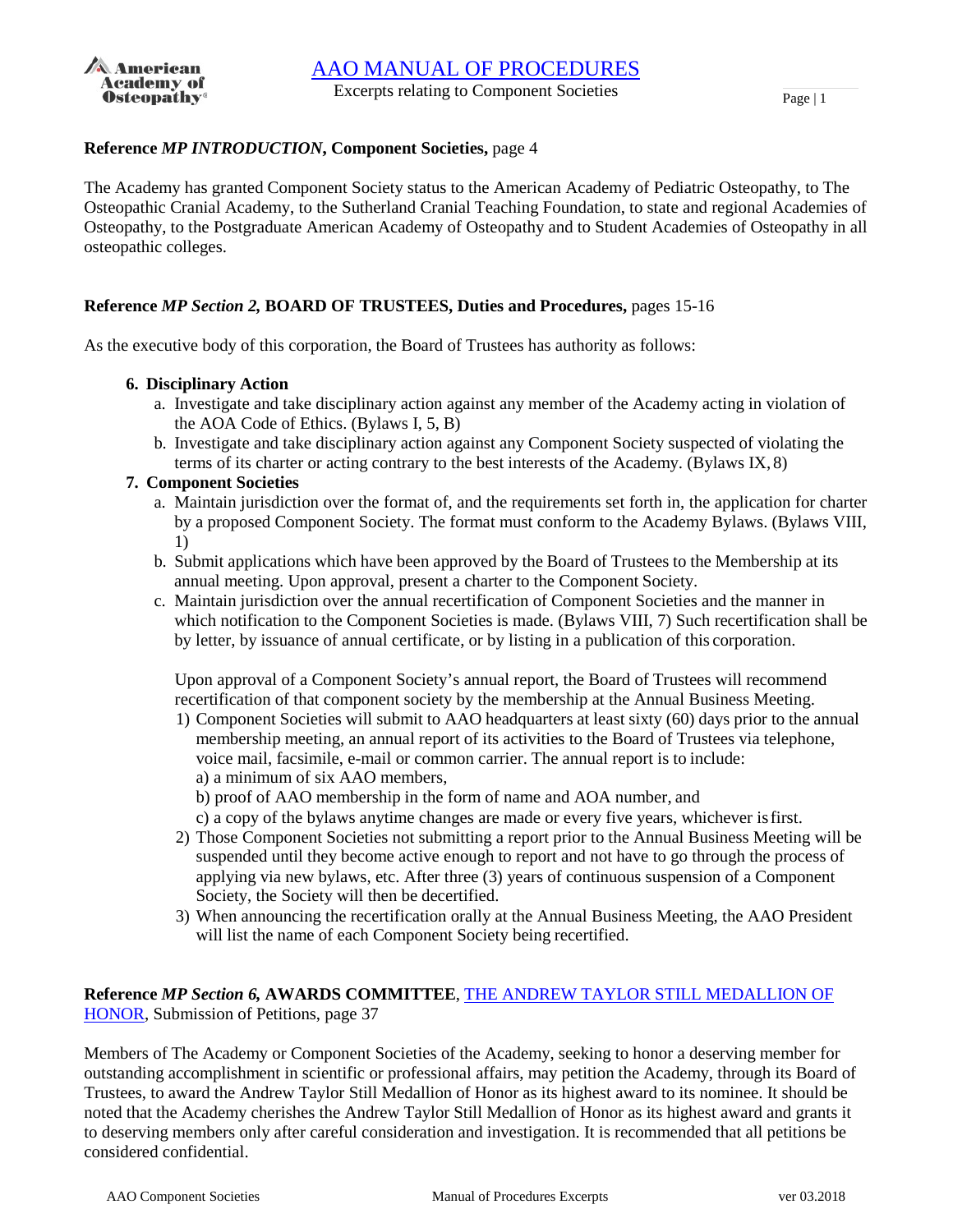# [AAO MANUAL OF PROCEDURES](http://files.academyofosteopathy.org/files/AAO_ManualOfProcedures.pdf)



Excerpts relating to Component Societies  $\frac{P_{\text{age}}}{2}$ 

## **1. The Executive Director shall:**

a. Inform the component society officers and membership Component Societies concerning the procedures for petitioning and the rules and regulations for awarding the Medallion of Honor, by January 31st of each year.

## **2. Component Societies or Individuals submitting petitions shall:**

- a. Ensure that the petition contains both biographical information about the proposed nominee and a clear statement of the accomplishment.
- b. Ensure that the petition is signed by at least eight (8) members in good standing of the Academy. (Any member of the Board of Trustees may sign the petition as a gesture of support. However, they may not be counted as one of the eight required petitioners.)
- c. Forward to the Executive Director of the Academy any petition to be acted upon by the Awards Committee prior to August 1st, and then to the Board of Trustees at its Fall Meeting.

## **Reference** *MP Section 6,* **Awards Committee**, [AAO RESIDENT OF THE YEAR AWARD,](https://www.academyofosteopathy.org/resident-of-the-year) Nominations of Potential Recipient, pages 41-42.

- 1. The potential recipient must be nominated via any AAO component (including the PAAO) or osteopathic approved residency program. A standard application with brief description/essay of why this individual deserves this award must be submitted to the Awards Committee via the AAO component society or osteopathic residency program. This form will be available via the AAO website. Only one (1) nomination per AAO component, the PAAO or individual residency program will be permitted.
- 2. Nominees will be required to complete an application appropriate for the award, which will include a current CV and personal statement. This packet of information must be submitted in one complete application via the nominating component.
- 3. Individuals nominated for this honor MUST exhibit osteopathic principles and practices at their residency programs and encourage other residents, faculty and students to continue to use osteopathic principles and practice during their residency career and practice.

# **Reference** *MP Section 8,* **Education Committee**, ANNUAL CONVOCATION, pages 49-50.

## **Component Society Forum**

The Chairperson will provide time in the schedule for a Component Society Forum, the purpose of which is to:

- 1. Increase communication among AAO component societies.
- 2. Share long-range plans or projects which might be mutually adopted to improve theirimplementation.
- 3. Expand membership participation in meeting the Mission of the Academy.
- 4. Provide a forum whereby the incoming AAO President can hear the needs and desires of the component membership and share his/her vision for the upcoming year.

## **Component Society Forum**

There will be no reimbursement of expenses for any participant in this Forum.

## **Reference** *MP Section 17,* **Nominating Committee**, page 65.

## **Composition of the Committee**

No more than one (1) member from any regional Component Society may be elected to this committee in the same year.

## **Duties and Procedures**

2. The Committee shall make every effort to equalize representation from the Component Societies.